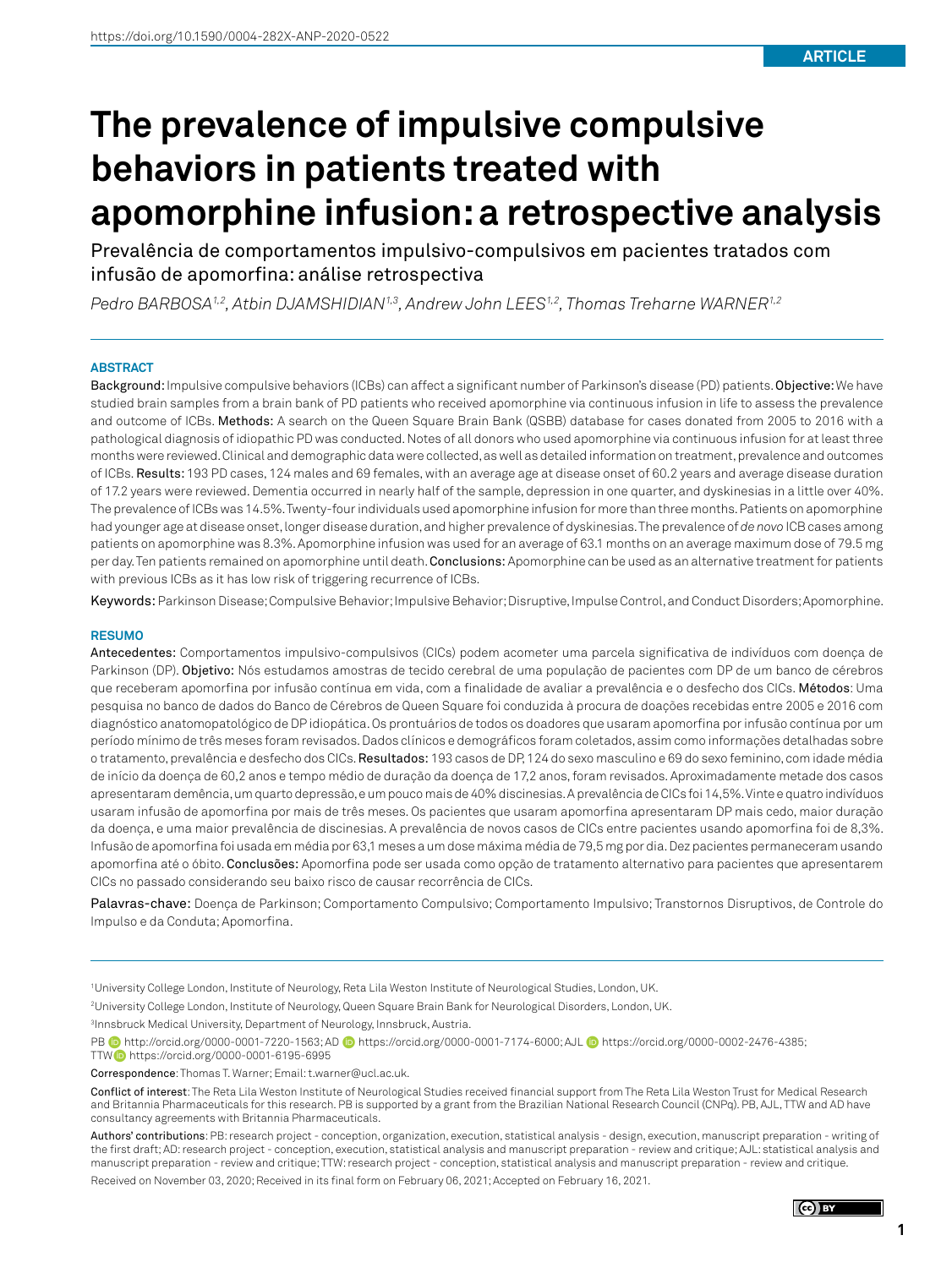#### **INTRODUCTION**

Impulsive compulsive behaviors (ICBs), such as dopamine dysregulation syndrome (DDS), hypersexuality, pathological gambling, compulsive shopping, compulsive eating and punding are relatively common behavioral complications that can affect from 14 to 36% of patients with Parkinson's disease (PD)1,2. The main risk factors for the development of ICBs are male sex, young age at PD onset, and dopaminergic treatment. Even though levodopa has also been associated with these abnormal behaviors, the main risk factor is the use of dopamine agonists<sup>1</sup>. In a population of PD patients receiving one dopamine agonist (DA) for at least six months, the prevalence of ICBs reached 39%3 .

Neuroimaging studies have shown that excessive dopaminergic release in the ventral striatum occurs in individuals with DDS4 and other ICBs5 . However, data from clinical studies suggest that excessive stimulation of dopaminergic D3 receptors, abundantly expressed in the nucleus accumbens<sup>6</sup>, might also play a role<sup>7</sup>. .

Apomorphine is a dopamine agonist with preferential binding to D1 and D2 dopaminergic receptors<sup>8</sup>. Therefore, studies assessing the development of ICBs in PD patients on apomorphine via continuous infusion could shed some light on the pathophysiology of ICBs. Initial results suggest a lower proclivity of apomorphine to trigger these abnormal behaviors, indicating that either pulsatile rather than continuous stimulation of dopaminergic receptors is associated with ICBs, or that stimulation of D3 receptors is a key factor, or perhaps a combination of both $9-11$ .

We conducted a retrospective analysis to assess the prevalence and outcome of ICBs in brain samples of a population of PD patients treated with apomorphine continuous infusion who donated their brains to the Queen Square Brain Bank (QSBB), London, UK.

#### **METHODS**

We searched the QSBB database for consecutive cases donated from 2005 to 2016 with a pathological diagnosis of idiopathic Parkinson's disease. Subsequently, all donors who had received treatment with apomorphine via continuous infusion for at least 3 months were identified and case files separated for a detailed review of notes. All files were reviewed by a neurologist with expertise in movement disorders (PB). Clinical and demographic data were collected with emphasis on dopaminergic treatment and neuropsychiatric complications, as well as indication for apomorphine, dose changes, pre-existing ICBs and outcome after apomorphine, and new-onset ICBs.

The diagnosis of impulse control disorders was based on the Diagnostic and Statistical Manual of Mental Disorders (DSM-IV) and the diagnosis of DDS was based on previously published diagnostic criteria<sup>1</sup>. .

All variables were tested for normality and statistical tests were chosen accordingly. Parametric data were compared using the unpaired t-test and non-parametric data, the Mann-Whitney U test. Proportions were analyzed using the chi-square test. Data was analyzed using SPSS 22®.

#### **RESULTS**

The database search returned 193 cases with a pathological diagnosis of idiopathic PD from 2005 to 2016, 124 males and 69 females. Clinical and demographic data are summarized in [Table 1.](#page-1-0)

| conort.                  |                                         |  |
|--------------------------|-----------------------------------------|--|
|                          | $N = 193$                               |  |
| Females (%)              | 69 (35.8%)                              |  |
| Age at PD onset (years)  | $60.2 \left( \pm 10.9; 28 - 88 \right)$ |  |
| Disease duration (years) | $17.2 (\pm 8:3 - 39)$                   |  |
| Age at death (years)     | $77.5 (\pm 7.7; 52 - 96)$               |  |
| Dementia (%)             | 87 (45%)                                |  |
| Depression (%)           | 47 (24.4%)                              |  |
| Dyskinesias (%)          | 80 (42%)                                |  |
| ICBs (%)                 | 28 (14.5%)                              |  |
| Apomorphine infusion (%) | 24 (12.4%)                              |  |

<span id="page-1-0"></span>**Table 1.** Clinical and demographic characteristics of the entire cohort.

PD: Parkinson's disease; ICBs: impulsive compulsive behaviors.

Twenty-eight patients were diagnosed with ICBs: 22 with one ICB (12 with DDS, 9 with hypersexuality, 1 with pathological gambling, and 1 with compulsive shopping) and 6 with multiple ICBs (3 with DDS and hypersexuality, 1 with DDS and pathological gambling, and 1 with hypersexuality and punding).

Twenty-four patients used apomorphine infusion for more than three months. Another 5 patients underwent an apomorphine trial: 2 could not tolerate the drug because of side effects, 2 were unable to operate the pump, and one had a negative apomorphine challenge.

For statistical analysis, patients were divided into two groups based on the use of apomorphine infusion for more than three months (APO+ and APO-). Sex distribution was similar in both groups. Compared to the patients who did not use apomorphine, the patients on the APO+ group had younger age at disease onset, longer disease duration, and died at an earlier age. There was no difference in the prevalence of dementia and depression between groups, but dyskinesias were significantly more prevalent in the APO+ group [\(Table 2](#page-2-0)).

All patients who used apomorphine infusion for more than three months had their full set of notes reviewed. Apomorphine pump was used for an average of 63.1 months. The maximum dose of apomorphine reached was on average 77.9 mg per day.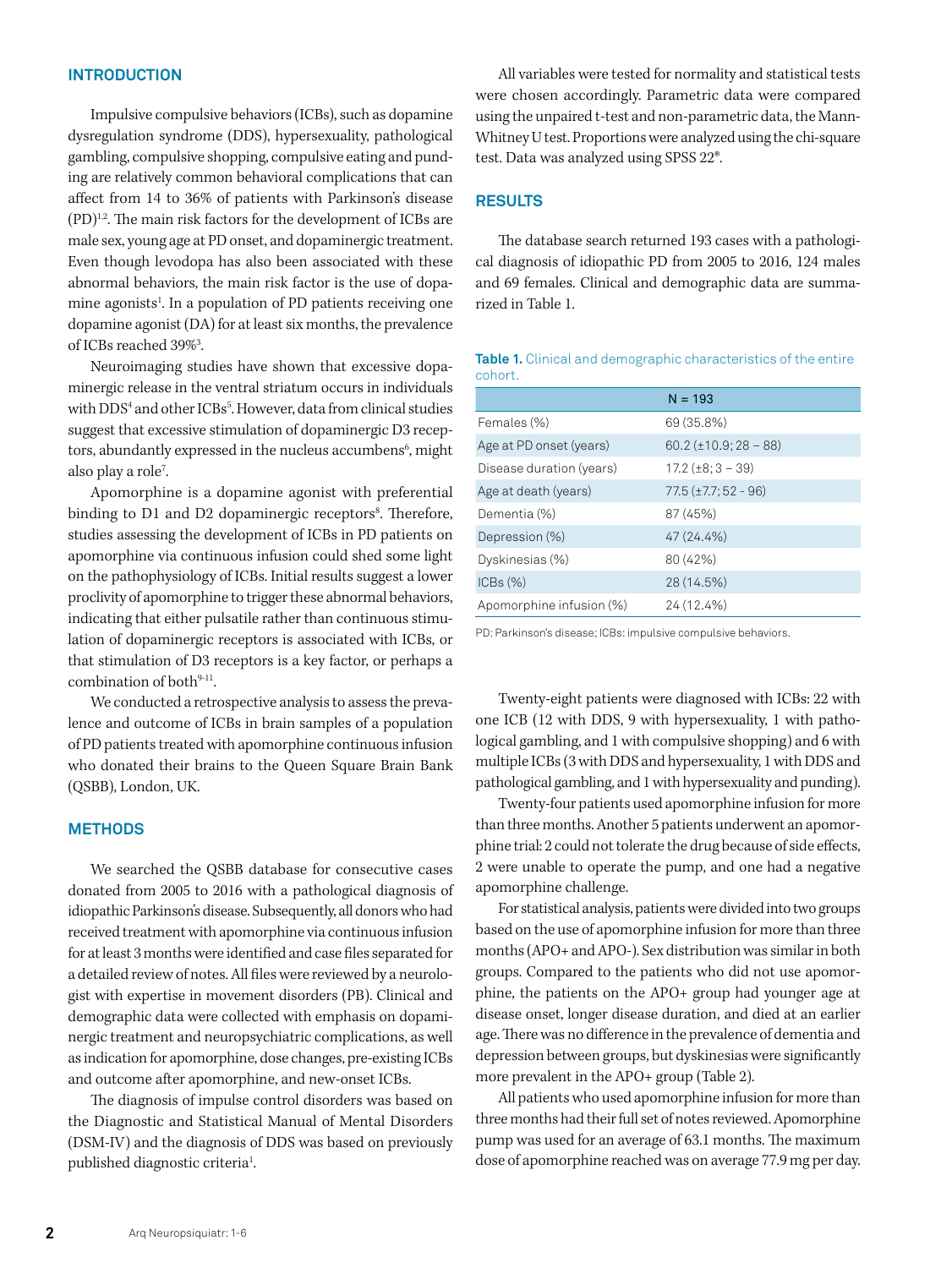Apomorphine was discontinued prematurely in 14 cases: in 2 because of inadequate control of PD symptoms, in 1 because of excessive dyskinesias, in 8 because of side effects, in 1 because of technical issues, and in 2 because of lack of benefit. Ten patients remained on apomorphine until death ([Table 3](#page-2-1)).

Three patients in the APO+ group received surgical treatment for PD, 2 pallidotomy and 1 deep brain stimulation (DBS), initially of the subthalamic nucleus and 2 years later of the globus pallidus internus. One patient received an experimental treatment with fetal mesencephalic transplant. In the APO+ group, thirteen patients also received treatment with intermittent injections of apomorphine. Most used the pen only before being prescribed the pump but 3 patients continued with the pen after being prescribed apomorphine via continuous infusion ([Table 3\)](#page-2-1).

Only 3 patients in the APO+ group did not use oral/transdermal dopamine agonists. Of the 21 patients that used dopamine agonists, 11 used it concomitantly with apomorphine infusion. The most common agonist used in the APO+ group was pergolide (used by 10 patients), followed by ropinirole (8 patients), rotigotine (7 patients), cabergoline (7 patients), pramipexole (2 patients), and lysuride (1 patient). DA dose was calculated in levodopa equivalent daily dose (LEDD) as previously described<sup>12</sup>. Regarding pathological diagnosis, 8 patients were classified as Braak stage 5 and 16 as Braak stage 6 [\(Table 3](#page-2-1))<sup>13</sup>.

<span id="page-2-0"></span>

| Table 2. Comparison between groups that used or not apomorphine infusion for more than 3 months. |  |  |  |  |
|--------------------------------------------------------------------------------------------------|--|--|--|--|
|--------------------------------------------------------------------------------------------------|--|--|--|--|

|                          | $APO+ (N = 24)$    | $APO - (N = 169)$   | p                  |
|--------------------------|--------------------|---------------------|--------------------|
| Females (%)              | 9(37.5%)           | 60 (35.5%)          | $0.824*$           |
| Age at PD onset (years)  | $51.33 (\pm 8)$    | $61.56 (\pm 10.7)$  | $\langle 0.001**$  |
| Disease duration (years) | $22.88 (\pm 6.25)$ | $16.49 \ (\pm 7.9)$ | $\langle 0.001***$ |
| Age at death (years)     | $74.2 (\pm 7.5)$   | $78 (\pm 7.6)$      | $0.016***$         |
| Dementia (%)             | 11 (45.8%)         | 76 (44.9%)          | $1.000*$           |
| Depression (%)           | 9(37.5%)           | 38 (22.4%)          | $0.092*$           |
| Dyskinesias (%)          | 23 (95.8%)         | 58 (34.3%)          | $\langle 0.001*$   |

PD: Parkinson's disease; \*Chi-square test; \*\*unpaired t-test; \*\*\*Mann-Whitney test; Significant results are in bold.

<span id="page-2-1"></span>

|  |  | <b>Table 3.</b> Data on apomorphine use by Parkinson's disease patients. |  |  |  |
|--|--|--------------------------------------------------------------------------|--|--|--|
|--|--|--------------------------------------------------------------------------|--|--|--|

|                                               | $N = 24$                                       |
|-----------------------------------------------|------------------------------------------------|
| Apomorphine treatment duration                | 63.1 months $(\pm 54.2; 3 - 216)$              |
| Apomorphine maximum daily dose                | 77.9 mg $(\pm 36.9; 15 - 150)$                 |
| Apomorphine discontinued                      | 14 (58.3%)                                     |
| Use of intermittent injections of apomorphine | Total $-13(54.1%)$<br>Concomitant $-3(12.5%)$  |
| Use of dopamine agonists                      | Total - 21 (87.5%)<br>Concomitant - 11 (45.8%) |

Although a larger number of individuals in the APO+ group developed ICBs, there were only 2 *de novo* cases of ICBs during apomorphine use. Seven patients developed behavioral addictions before starting treatment with the apomorphine pump: two of them had DDS and hypersexuality, one improved completely before starting the pump and another improved partially, remaining with mild DDS after apomorphine; two other patients with DDS improved completely before the pump and did not experience recurrence on apomorphine; one patient with DDS improved completely after starting apomorphine infusion; one patient with pathological gambling improved partially before apomorphine and did not worsen with the pump; and one patient with compulsive shopping improved partially after treatment with apomorphine infusion ([Figure 1\)](#page-3-0).

Two patients developed new onset DDS after being prescribed the pump. In one case, the abnormal behavior started during the first six months of continuous apomorphine infusion and led to a confusional state after a large dose increase by the patient. DDS improved completely after adjustment of the medications and did not recur during another five years of pump use. The other new onset DDS case was a patient that started to overdose on levodopa approximately 6 years after the pump was prescribed. At that time, he was taking up to 48 tablets of levodopa/carbidopa 50/12.5 mg per day. This was the only patient with ICBS that had never been exposed to an oral or transcutaneous DA and remained symptomatic until death ([Figure 1](#page-3-0)).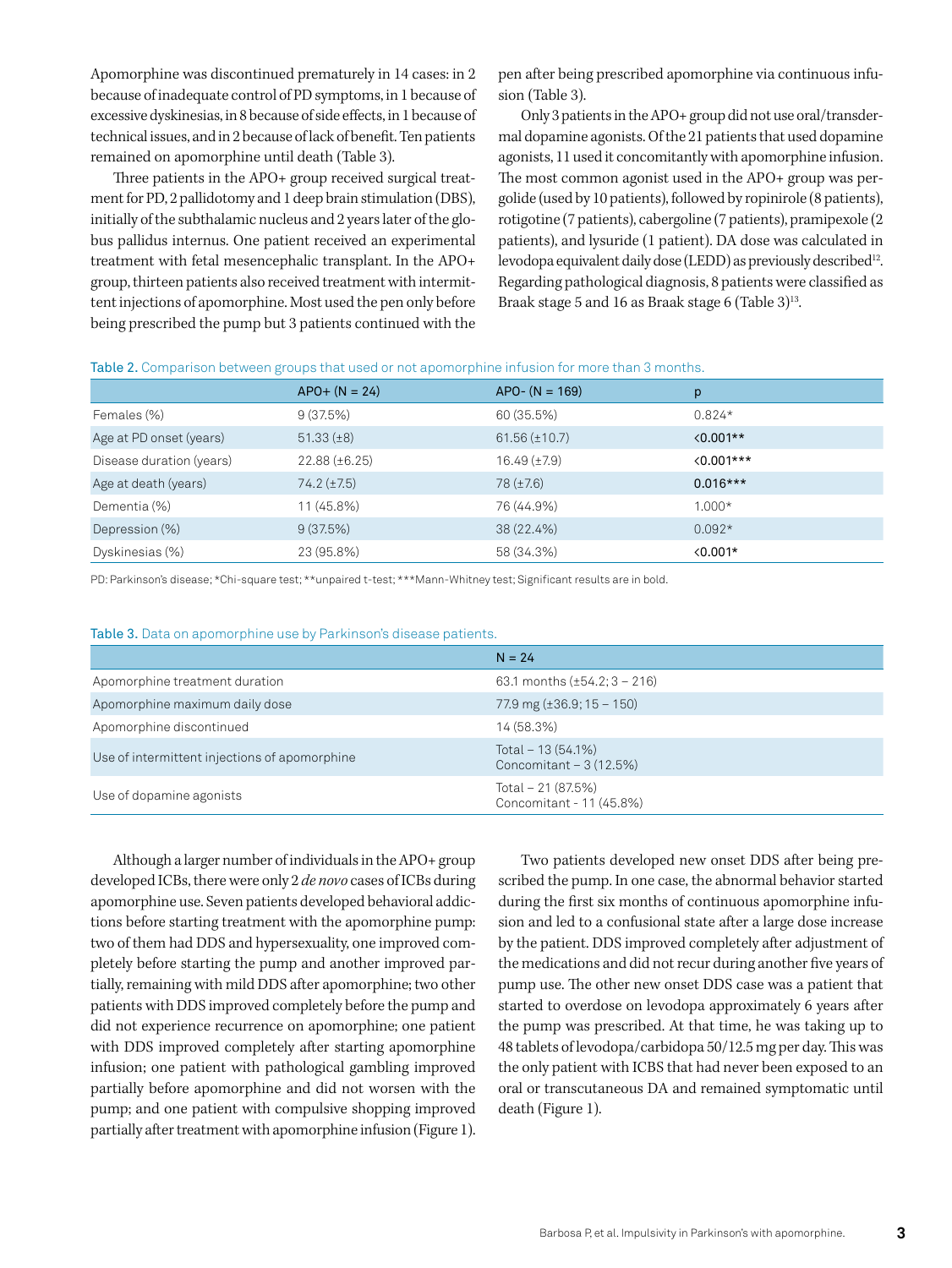

<span id="page-3-0"></span>ICBs: impulsive compulsive behaviors; DDS: dopamine dysregulation syndrome; HS: hypersexuality; PG: pathological gambling; CS: compulsive shopping. Figure 1. Patients on apomorphine infusion and development of ICBs. Seven patients had ICBs before apomorphine. Three improved completely and 3 improved partially before starting this medication, and none of these patients worsened after the pump was prescribed. One patient with DDS improved completely after apomorphine treatment. Two patients had new onset DDS during apomorphine treatment.

One patient developed DDS nine years after discontinuing treatment with apomorphine infusion while receiving treatment with levodopa and cabergoline. Details on the patients who developed ICBs are shown in [Figure 1.](#page-3-0)

## **DISCUSSION**

A retrospective analysis of the prevalence and outcomes of ICBs among PD patients from the QSBB that used apomorphine via continuous infusion for more than three months was conducted.

PD affects men more than women, but the male to female ratio of 1.8:1 was slightly higher than that published in the literature<sup>14</sup>. Although the average age at PD onset of the entire cohort was compatible with the literature, patients that used apomorphine infusion developed PD much earlier, at approximately 50 years of age. This is similar to other cohorts of PD patients on apomorphine<sup>15,16</sup> and probably reflects the fact that younger patients are more likely to develop motor fluctuations earlier, one of the main indications for apomorphine continuous infusion<sup>17</sup>. Disease duration of the APO+ group was six years longer than the average of the entire cohort. The longer disease duration probably reflects the predominance of younger patients in the APO+ group as these patients may have slower disease progression<sup>18</sup>.

Life expectancy in the UK in 2014 was 79.5 years for males and 83.2 years for females (https://www.ons.gov.uk/), while the average age at death in this cohort was 77.5 years, slightly lower than the national average. This is compatible with previous published research showing that PD patients have increased mortality rates after 10 years of disease progression compared to the general population<sup>19</sup>. Age at death was lower in the APO+ group but this was partly compensated by the longer disease duration in this group.

Dementia developed in 45% of patients, a similar prevalence to that found in the CamPAIGN study<sup>20</sup> but slightly higher than a meta-analysis published in 200521. Depression was present in approximately 24% of individuals, in line with previously published data<sup>22</sup>. The prevalence of both dementia and depression was not influenced by the use of apomorphine.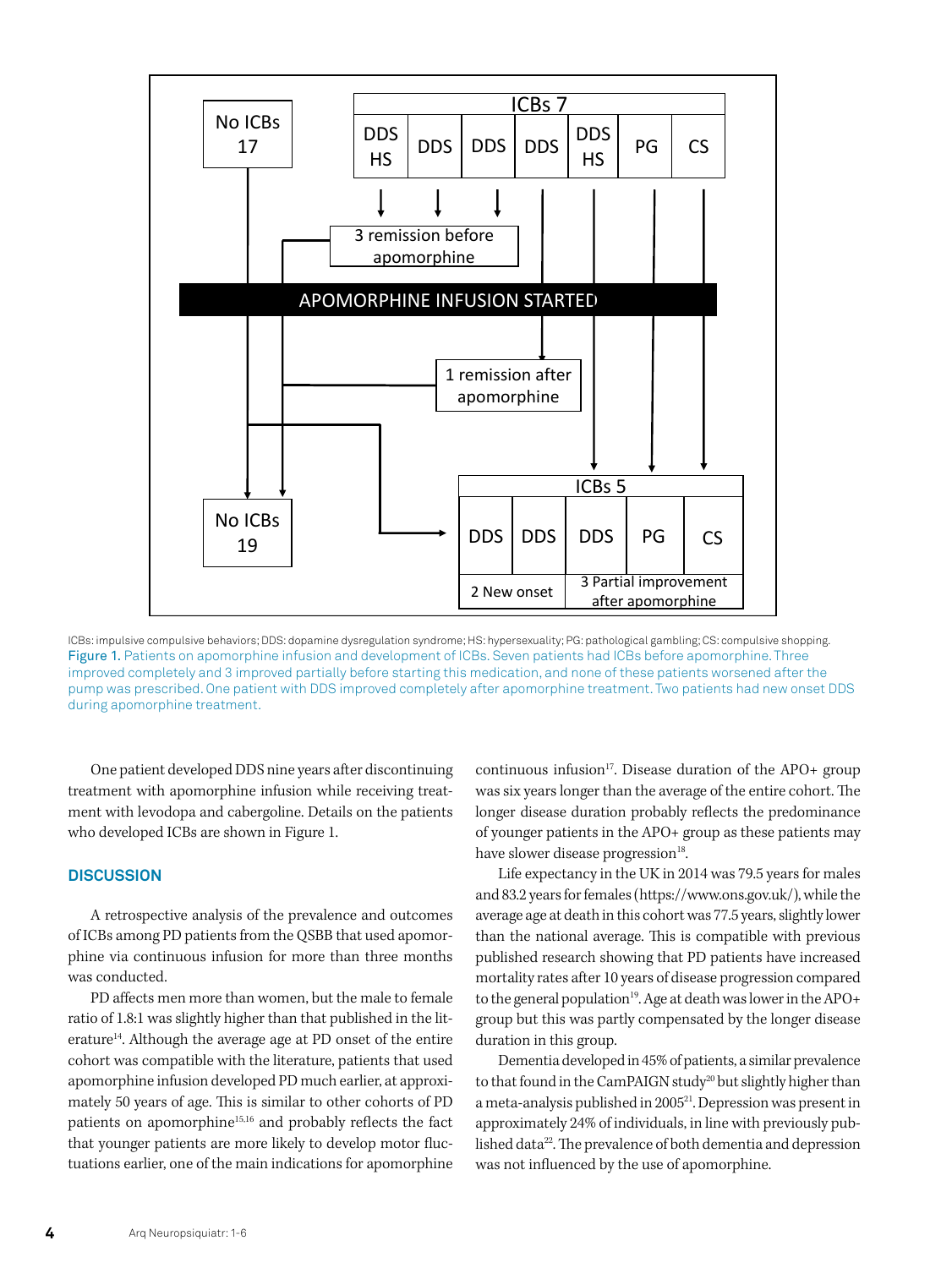Levodopa-induced dyskinesias affected 42% of the patients, less than what is expected for a population with more than 17 years of disease progression<sup>23</sup>. It is possible that this finding is an underestimate associated with retrospective data collection. Of the APO+ group, all patients but one developed dyskinesias, a much higher prevalence than what is expected for PD patients. Data from the literature shows that younger age at PD onset, longer disease duration, and longer exposure to levodopa are risk factors for the development of dyskinesias and could explain this finding<sup>23</sup>. A recently published study found that patients with PD and dyskinesias have a higher prevalence of ICBs than the general PD population, suggesting the presence of shared mechanisms between both phenomena<sup>24</sup>.

The mean maximum daily dose of apomorphine in this study was 77.9 mg per day, higher than the dose reported by another study we conducted with living patients<sup>25</sup> but still lower than the 98 mg reported in the early 2000s in our centre<sup>15</sup>. The pump was used for an average of 5.2 years and was well tolerated by the majority of patients. However, a little over half of the patients had to discontinue apomorphine, a third of them because of side effects. The fact that nearly 40% of the patients remained on the pump until death shows that for some patients apomorphine remains a reliable treatment option until final stages of the disease.

The prevalence of ICBs found was lower than that published in the literature2 . Even though only donations received after the year 2005 when clinical awareness of ICBs was more widespread were included, it is possible that some ICB cases in our cohort were not detected, as patients with ICBs are less likely to spontaneously disclose these abnormal behaviours<sup>26</sup>. Another possible explanation for the lower prevalence of ICBs is the relatively high number of patients with cognitive impairment, since a previous study has reported a lower prevalence of impulse control disorders in individuals with Parkinson's disease dementia<sup>2</sup>. .

Data from studies on addiction show that drugs that can cause a rapid increase in dopamine release in the dopaminergic reward pathway have stronger reinforcing properties and are more likely to cause addiction<sup>27</sup>. Whether the different methods of apomorphine delivery, intermittent injections or continuous infusion, are more or less likely to cause DDS or other ICBs is still unclear. Nearly half of the patients in the APO+ group received treatment with apomorphine intermittent injections at some point of their disease course. However, only 3 remained on this medication after starting the pump. The literature lacks data on the propensity of apomorphine delivered as intermittent injections to trigger ICBs and our small sample does not allow us to draw any conclusions.

ICBs have also been associated with excessive stimulation of D3 receptors, but this conclusion has been drawn mainly by findings from clinical studies showing that DAs are the main risk factor for the development of ICBs<sup>1,3</sup> and that these drugs have strong affinity for D3 receptors<sup>7</sup>. Apomorphine is a dopamine agonist with different pharmacological profile as it stimulates mainly D1 and D2 receptors, akin to levodopa<sup>8</sup>. A few studies with PD patients on apomorphine infusion have been published and the initial results indicate a lower prevalence of ICBs compared to oral DAs<sup>10,11,25,28</sup>. However, these results need to be confirmed with randomized clinical trials.

Our finding that patients on apomorphine had a lower prevalence of ICBs suggests that apomorphine infusion is not commonly associated with ICBs. The majority of patients that used apomorphine infusion did not develop ICBs. In three patients in whom ICBs had improved before apomorphine infusion, the problem did not recur during treatment, and in 4 patients that were previously symptomatic, the situation improved after apomorphine infusion, completely in 1 and partially in 3. Both the pharmacological profile and delivery by continuous infusion might contribute to apomorphine being less likely to trigger ICBs.

We report 2 new-onset DDS in patients on continuous infusion of apomorphine. Although the prevalence of ICBs was similar to what has been found by other authors studying infusion therapies in  $PD<sup>11,28</sup>$ , it is possible that other dopaminergic medication contributed to the development of DDS, as levodopa use appears to be the most important risk factor for the development of DDS<sup>29</sup>. The fact that complete improvement occurred in one of the cases despite remaining on apomorphine infusion, and that ICBs occurred in another case 6 years after the pump was prescribed, supports this hypothesis. One limitation of this paper was the inclusion of DDS and other types of ICBs under the same group. While there are pathophysiological features common to these conditions<sup>3</sup>, DDS and other types of ICBs have different risk factors.

The main advantage of using a brain bank cohort is the ability to confirm the diagnosis of PD through *postmortem*  examination. It is known that even in specialized centers, a small proportion of patients can be misdiagnosed with PD<sup>30</sup>. The main disadvantage is that clinical information is acquired retrospectively, and the quality of data is heavily dependent on the thoroughness of hospital records. Considering that all patients in this cohort were seen by consultant neurologists regularly, we believe that the quality of the data was appropriate for the purposes of this study. Another potential issue is the small sample of patients using apomorphine infusion. Even though our data suggests that apomorphine is not usually associated with ICBs, larger studies are needed to confirm these findings.

In conclusion, continuous infusion of apomorphine can be used as an alternative treatment option for patients with advanced PD who previously developed ICBs, as it has a low risk of triggering recurrence of ICBs.